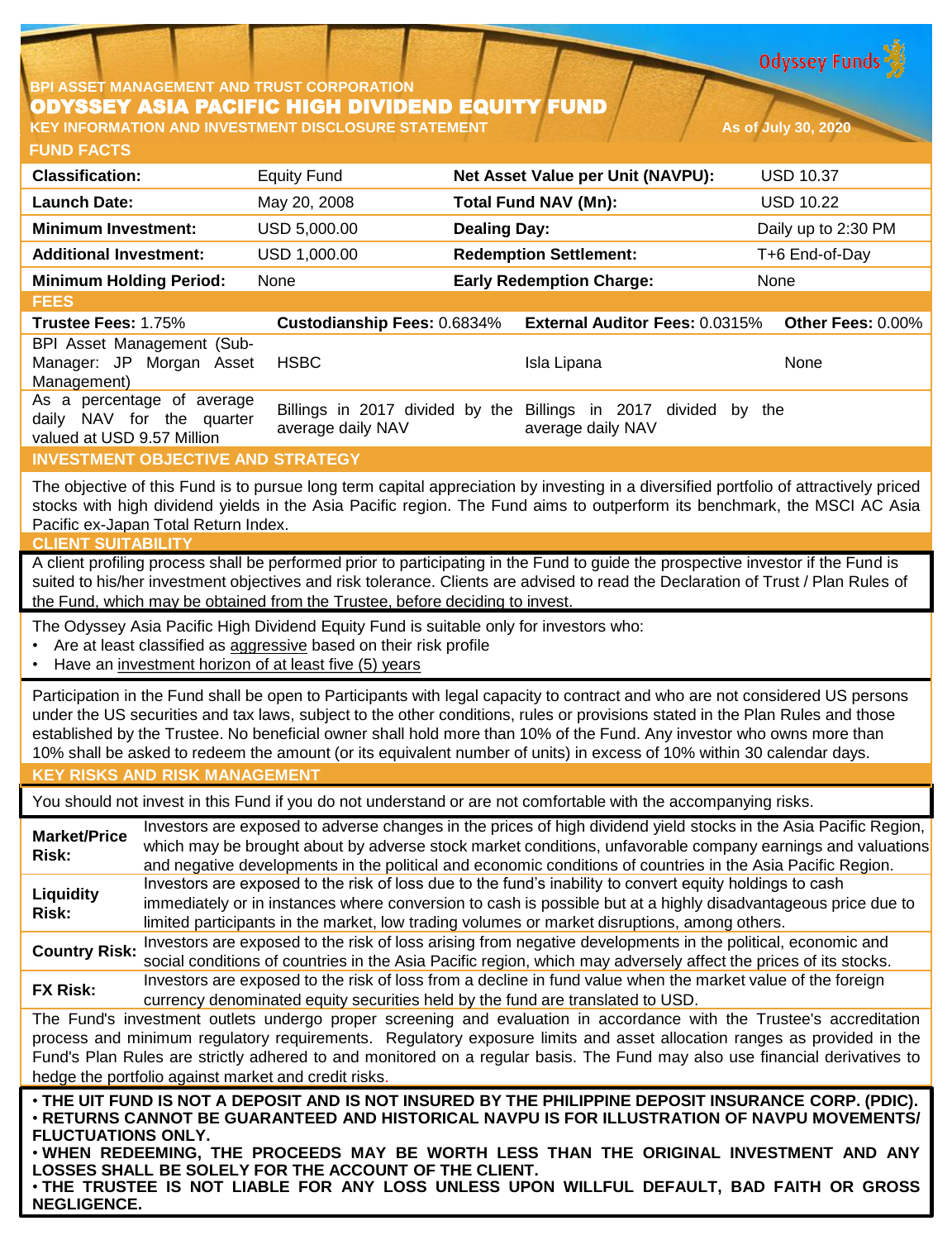## **FUND PERFORMANCE AND STATISTICS AS OF JULY 30, 2020**

(Purely for reference purposes and is not a guarantee of future results)

### **NAVPU GRAPH**



| <b>CUMULATIVE PERFORMANCE (%) 1</b>    |            |         |          |       |       |         |
|----------------------------------------|------------|---------|----------|-------|-------|---------|
|                                        | 1 mo       | 3 mos   | 6 mos    | 1YR   | 3YRS  | S.I     |
| Fund                                   | 7.80       | 9.27    | -6.15    | -9.98 | -7.74 | 3.70    |
| <b>Benchmark</b>                       | 8.19       | 16.67   | 5.49     | 9.28  | 13.27 | 57.48   |
| <b>ANNUALIZED PERFORMANCE (%) 1</b>    |            |         |          |       |       |         |
|                                        | 1YR        | 2YRS    | 3YRS     | 4YRS  | 5YRS  | S.I     |
| Fund                                   | $-9.98$    | $-4.12$ | $-2.65$  | 0.96  | 0.57  | 0.30    |
| <b>Benchmark</b>                       | 9.28       | 3.71    | 4.24     | 8.97  | 7.06  | 3.79    |
| <b>CALENDAR YEAR PERFORMANCE (%) 1</b> |            |         |          |       |       |         |
|                                        | <b>YTD</b> | 2019    | 2018     | 2017  | 2016  | 2015    |
| Fund                                   | $-11.22$   | 11.24   | $-9.01$  | 20.33 | 3.45  | $-9.91$ |
| <b>Benchmark</b>                       | 1.11       | 20.14   | $-14.23$ | 37.63 | 6.18  | $-9.47$ |
|                                        |            |         |          |       |       |         |

# **PORTFOLIO COMPOSITION**

| <b>Allocation</b>                      | % of Fund     |
|----------------------------------------|---------------|
| <b>Equities</b>                        | 97.42         |
| Cash                                   | 2.64          |
| Time deposits and money market         |               |
| Other receivables - net of liabilities | $-0.07$       |
| <b>Top Five Sector Holdings</b>        | % of Equities |
| <b>Information Technology</b>          | 26.92         |
| Financials                             | 23.73         |
| Real Estate                            | 12.17         |
| <b>Communication Services</b>          | 8.33          |
| Industrials                            | 8.22          |
| <b>Top Five Country Weightings</b>     | % of Equities |
| China                                  | 26.79         |
| Taiwan                                 | 16.34         |
| Hong Kong                              | 15.33         |
| Australia                              | 13.73         |
| Korea                                  | 10.73         |

| <b>NAVPU</b> over the past 12 months     |         |
|------------------------------------------|---------|
| Highest                                  | 11.95   |
| Lowest                                   | 8.48    |
| <b>STATISTICS</b>                        |         |
| Portfolio Beta                           | 0.99    |
| Volatility, Past 1 Year (%) <sup>2</sup> | 26.09   |
| Sharpe Ratio <sup>3</sup>                | $-0.42$ |
| Information Ratio <sup>4</sup>           | $-3.70$ |
| Current Number of Holdings               | 62      |

## <sup>1</sup>Returns are net of fees.

<sup>2</sup>Measures the degree to which the Fund fluctuates vis-à-vis its average return over a period of time.

<sup>3</sup>Used to characterize how well the return of a Fund compensates the investor for the level of risk taken. The higher the number, the better.

<sup>4</sup>Measures reward-to-risk efficiency of the portfolio relative to the benchmark. The higher the number, the higher the reward per unit of risk.

<sup>5</sup>Since inception.

6 Includes accrued income, investment securities purchased, accrued expenses, etc.

\*Declaration of Trust is available upon request through branch of account.

# **TOP TEN HOLDINGS**

| Name                                  | % of Equities |
|---------------------------------------|---------------|
| Taiwan Semiconductor<br>Manufacturing | 10.10         |
| <b>Samsung Electronics</b>            | 9.11          |
| Hong Kong Exchanges & Clearing        | 4.51          |
| <b>CLP Holdings</b>                   | 4.46          |
| Brambles                              | 3.53          |
| Mapletree Logistics Trust             | 3.44          |
| Ping An Insurance                     | 3.43          |
| Infosys                               | 3.24          |
| China Mobile                          | 3.24          |
| China Merchants Bank                  | 2.68          |
|                                       |               |

# **RELATED PARTY TRANSACTIONS\***

The Fund has no transactions and outstanding investments with entities related to BPI Asset Management and Trust Corporation (BPI AMTC).

Related party in accordance with BPI AMTC's internal policy.

For more information, you may contact us at (632) 8580-**AMTC** (2682),

email us at bpi\_asset\_management@bpi.com.ph or visit our website, www.bpiassetmanagement.com.